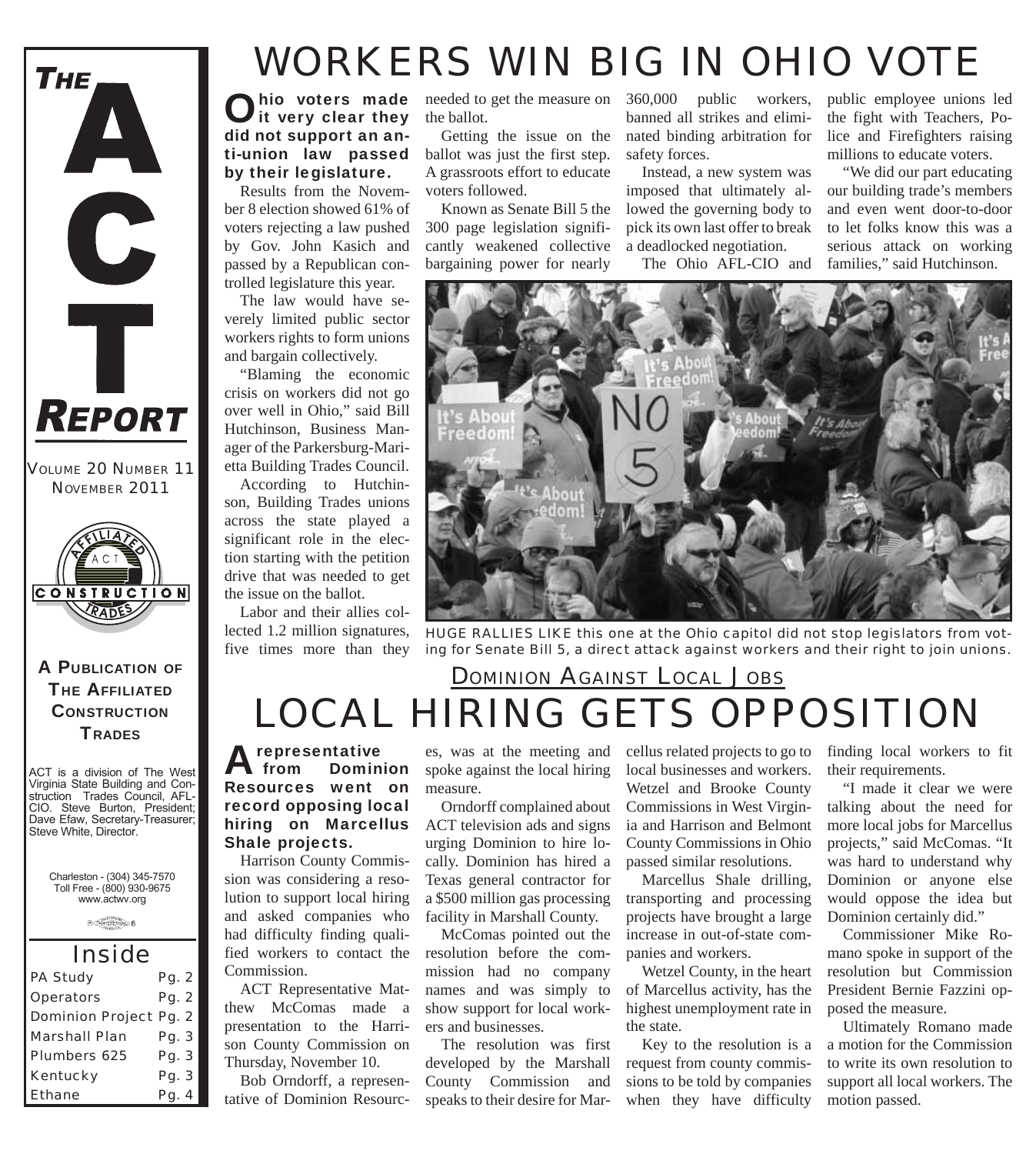# *PA STUDY DEBUNKS MYTHS, CONCLUDES PREVAILING WAGE BRINGS MANY BENEFITS*

A Pennsylvania res-<br>A search center has concluded laws that support area wage of recent legislative attacks rates on public construction projects result in many benefits.

The Keystone Research Center published their study on October 3.

Prevailing wage laws are designed to prevent public funded projects from driving down wage and benefit standards in communities.

In Pennsylvania a number on prevailing wage laws promise significant project cost savings but the study concludes the evidence does not support these claims.

Instead the data shows that prevailing wage laws do not raise construction costs on public projects but do in-

*APPRENTICE CANDIDATES WANTED FOR IUOE LOCAL 132* 

crease investment in skills, improve health and safety, and lower dependence of construction workers on safe-

ty net programs. "The research shows that there's one surefire way to lower public construction costs," said KRC labor economist and briefing paper coauthor Dr. Mark Price.

"When the market is soft, contractors bid 20% or more below prices at the market peak."

Price explained the myth that prevailing wage laws raise costs is perpetuated by flawed cost accounting studies that assume nothing else changes when wages and benefits on projects are slashed sharply.

Price pointed to actual data from various states with and without prevailing wage laws to explain there is no mystery about what the law does and does not do.

For example, comparing school construction costs before and after Michigan's suspension of its prevailing wage law revealed no difference in costs.

Numerous other studies in many states show the repeal of the prevailing wage law leads to less workforce training; a younger, less educated and less experienced workforce; higher injury

rates; lower wages; and lower health and pension coverage.

Research also reveals that prevailing wage laws do not raise costs.

In Pennsylvania, when prevailing wage levels were lowered substantially in rural areas during the second half of the 1990s (a period of declining unemployment and rising prices), school construction costs went up more in areas where prevailing wage levels fell the most.

The study concludes that any potential cost savings of paying lower wages and benefits are eaten by lost productivity or by higher company profits.

#### *HIRING AT \$500 MILLION DOMINION PROJECT AT ISSUE*



*SIGNS LIKE THIS one urging Dominion Resources to support local hiring are going up in the northern part of the state.*

*Dominion has hired a Texas contractor to build their \$500 million gas processing facility in Marshall County.*

*Two initial subcontracts for site preparation and piling have gone to local union contractors.* 

*However Texas contractor CB&I Lummas still plans to import workers for much of the job.*

#### Operating Engi-neers Local 132 wants qualified candidates for their heavy duty equipment operator apprenticeship program.

The three year program focuses on all aspects of operating heavy equipment including bulldozers, backhoes, cranes, and excavators.

"We focus on safety and productivity," said Charles Parker, Training Director.

Each year an apprentice spends five weeks at the training center located south of Parkersburg, most of which is during the winter months.

Apprentices must also get at least 1,000 hours of paid on the job training each year.

Applications will be accepted at any Workforce West Virginia Center starting December 5 through December 16, between the hours of 9:00 am and 3:00 pm, Monday through Friday.

In order to qualify a person must be at least 18 years old, have a high school diploma or GED and have been a resident of West Virginia for at least one year.

In addition, a successful applicant will have a valid WV drivers license, and be physically able to perform the work of the trade.

An aptitude test will be given at the Workforce Center and a drug test may be required at a later date.

The recruitment, selection, employment and training of apprentices shall be without discrimination because of age, race, color, religion, national origin, or sex and will conform to ADA regulations.

For more information call Parker at (304) 273-4852.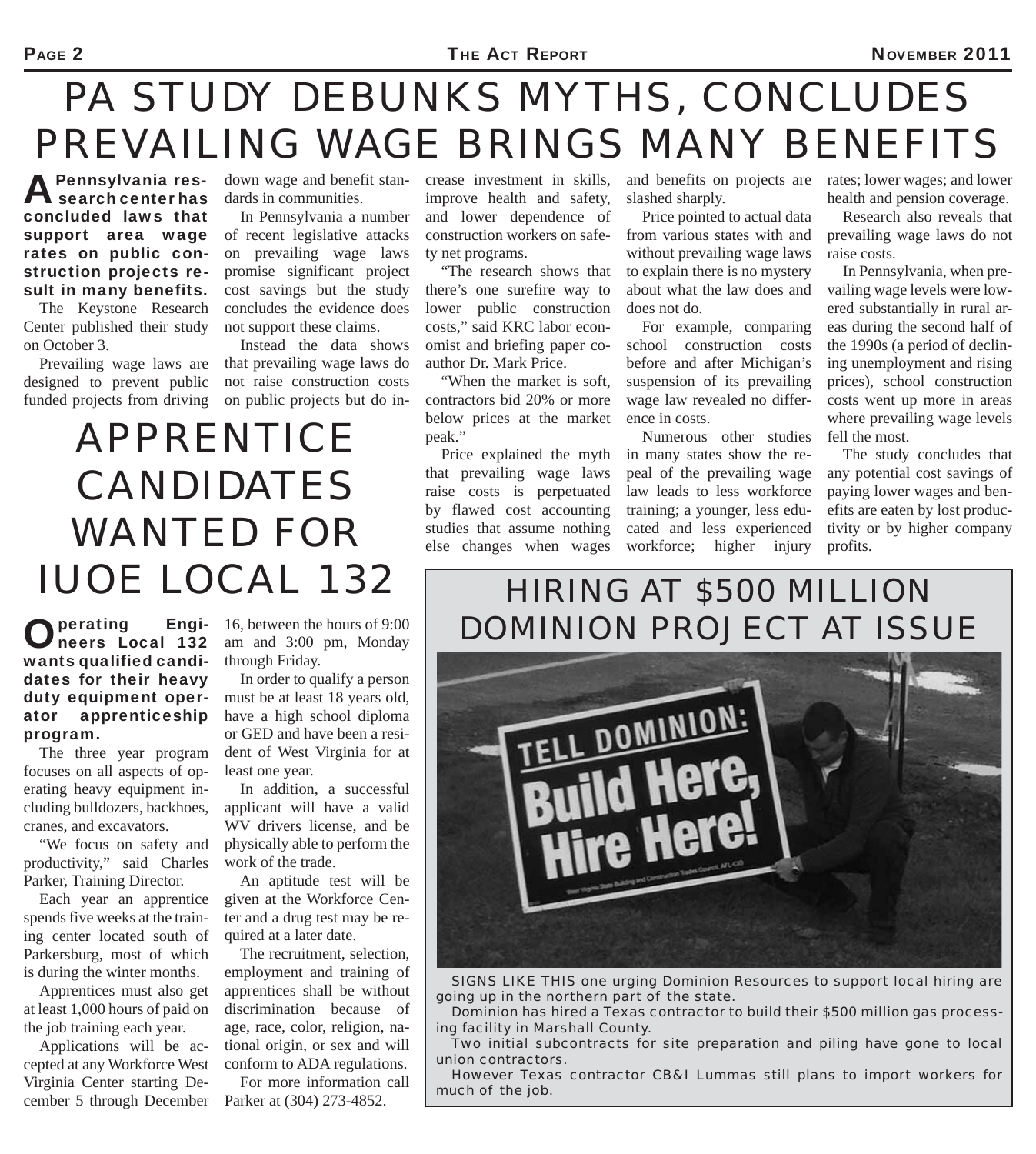# *MARSHALL UNIVERSITY ANNOUNCES \$114 MILLION CONSTRUCTION PLAN*

**Marshall Universi-**<br>Mark received state approval last month a \$50 million biotechnolto move ahead on a \$114 construction plan including new and renovated faciliarshall Universi- ties.

The new facilities include ogy incubator and applied engineering complex; a \$7 million parking garage; \$5.4 million for a soccer stadium

# *PLUMBERS AND PIPEFITTERS LOCAL 625 TAKE APPLICATIONS*

complex; and \$14 million for not been bid yet. a modern academic instruction facility.

Also included is \$25 million for an indoor sports practice facility, a sports medicine translational research center and a student athlete academic center.

About half of the project funding will come from a bond issue and the rest from public and private donations.

The first project to be built will be the parking garage next to the Joan C. Edwards Performing Arts Center which should start in early 2012. The project will be a design-build contract and has

Once complete, the engineering complex site work can start with completion scheduled for March 2014.

Renovations to a former Stone & Thomas building for a fine arts incubator and graphic design programs are scheduled to start in 2012 for a January 2014 completion date.

The future building plan was announced in October, but there are currently a number of projects underway according to Tri-State Building Trades Council Business Manager Steve Burton.

"We are just completing

work on a pharmacy school," said Burton.

He noted MIRC Construction employed many members of the Tri-State Council on \$9 million in renovations to the Robert W. Coon Medical Education Building preparing it for the newly established Marshall University School of Pharmacy.

"Marshall University projects have been life-saving job creators in these tough economic times," said Burton.

"And the investment in our community with this quality infrastructure will pay off for

The Charleston pm and 3:30pm, Monday 2012. The project will be a Manager Steve Burton. our kids in the very near fu-<br> **Joint Apprentice**- through Friday.<br> **Collection** the very near fu-<br>
design-build contract and has "We a Joint Apprenticeship and Training Committee of Plumbers and Pipefitters Local 625 will take apprenticeship applications until the end of the year.

The five year program teaches all aspects of the plumbing and pipefitting trade including, pipe fitting and welding, medical gas, CAD, instrument technician, blue print reading, plumbing, heating and cooling.

Apprentices are paid while on-the-job and also go to school for a minimum of 144 hours per year.

Applications were open June 1 and will be taken though December 30 of this year.

Applications are reviewed once a year and applicants are notified by mail of their status.

Those interested should go to 3601 James Avenue in Charleston between the hours of 8:00 am and noon or 1:00 through Friday.

A \$35 application fee will be required.

To qualify an applicant must be at least 17 years old and 18 when actually in the program. They also must have a high school diploma or GED, a driver's license and be physically able to perform the work of the trade.

A copy of the applicant's birth certificate, driver's license, high school transcripts, high school diploma or GED and if recently in the military a DD2-14 form will be requested at the time of application.

Applicants must pass an aptitude test administered by WV Workforce as well as a drug test.

The recruitment, selection, employment and training of apprentices shall be without discrimination because of race, color, religion, national origin or sex.

For more information contact Brett Matthews, Director of Training at 304-744-6188.

#### *LABORS' CANDIDATE FOR KENTUCKY GOVERNOR WINS*



*CECIL FERGUSON (left) of Painters District Council 53 hands Kentucky Governor Steve Beshear a campaign contribution during a labor rally as Tri-State Building Trades Business Manager Steve Burton looks on.*

*More than 200 people attended Tri-State's labor rally held in early November to educate members about election issues.*

*Beshear, who was the endorsed candidate of the KY AFL-CIO won re-election for Governor on November 8.*

*"Governor Beshear has a track record of fairness," said Burton. "And his op*ponent is as anti-union as they get. This is an important victory for working *families in Kentucky."*